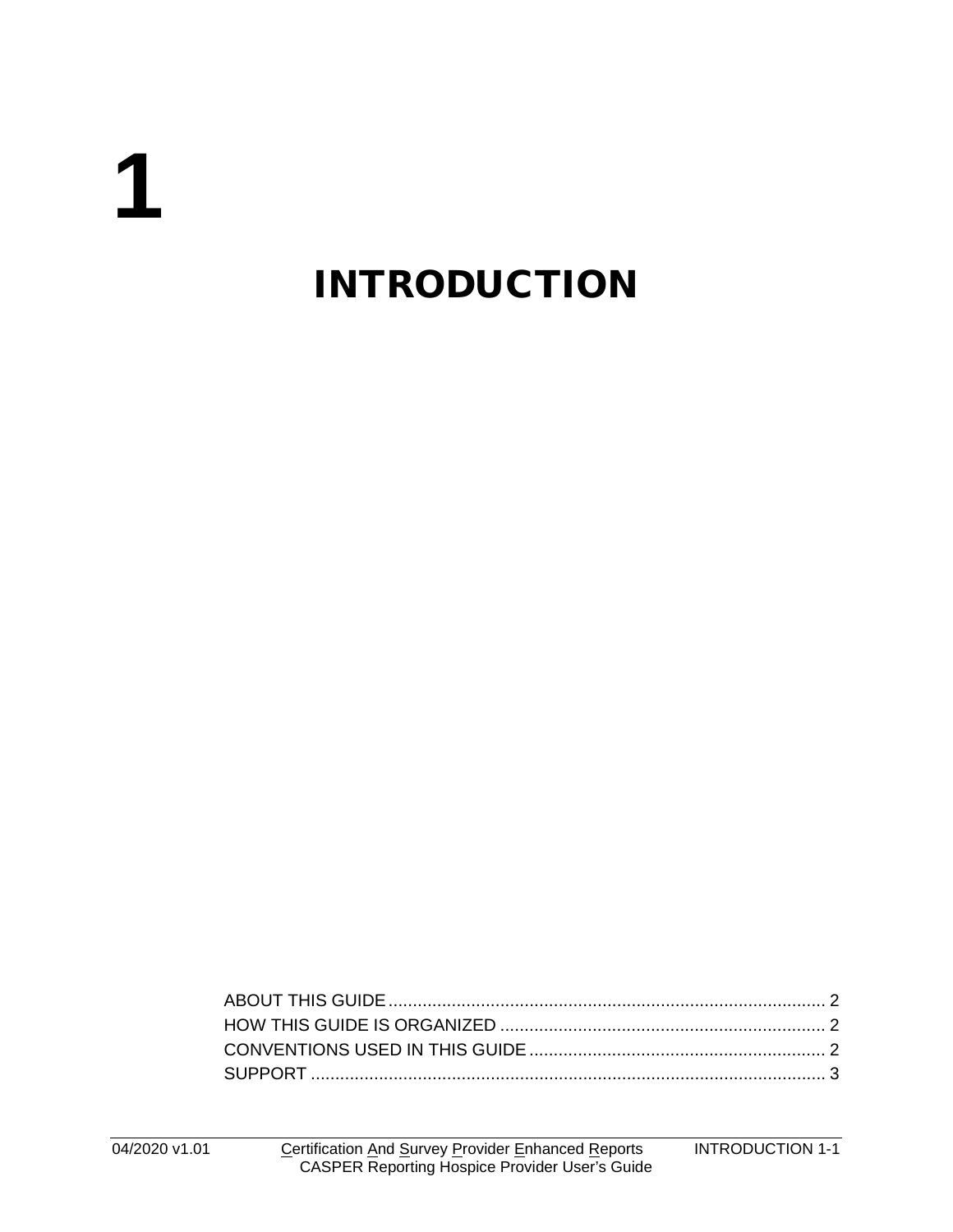### <span id="page-1-0"></span>**ABOUT THIS GUIDE**

This user's guide provides information and instructions pertaining to the CASPER Reporting application. This system enables you to connect electronically to the QIES national reporting database. This guide is intended for use as a reference and learning tool for accessing CASPER Reports.

#### <span id="page-1-1"></span>**HOW THIS GUIDE IS ORGANIZED**

This user's guide is organized into the following sections:

- Section 1, **Introduction**, provides general information about this manual, its organization and document conventions.
- Section 2, **Functionality**, introduces the CASPER Reporting System and its functionality.
- Section 3, **Hospice Provider Reports**, addresses the reports available to hospice providers regarding HIS record submission and validation.
- Section 4, **Hospice Quality Reporting Program Reports**, addresses the Hospice QRP reports.
- Appendix A, **Quick Reference to Hospice File Submissions, Submission Status, and Validation Reports,** provides a high-level guide to submission and reporting basics.

#### <span id="page-1-2"></span>**CONVENTIONS USED IN THIS GUIDE**

This user's guide utilizes the following conventions:

| <b>Convention</b>  | <b>Description</b>                                                                                                   |
|--------------------|----------------------------------------------------------------------------------------------------------------------|
| <b>Bold</b>        | Identifies words, characters, buttons or commands that a user<br>types or selects and names of web pages.            |
| <b>Underline</b>   | Identifies a link to a web page.                                                                                     |
| Italics            | Identifies directory, path, file or field names, menu options or<br>book titles.                                     |
| Point              | Move the mouse until the tip of the mouse pointer rests on<br>what you want to choose on the page or window.         |
| <b>Click</b>       | Press and release the left mouse button without moving the<br>mouse to select an item or execute a desired activity. |
| Select             | Point and click to highlight an option or "press" a button.                                                          |
| Double Click       | Click the left mouse button twice in rapid succession to select<br>a file or execute an activity.                    |
| <b>Right Click</b> | Press and release the right mouse button.                                                                            |